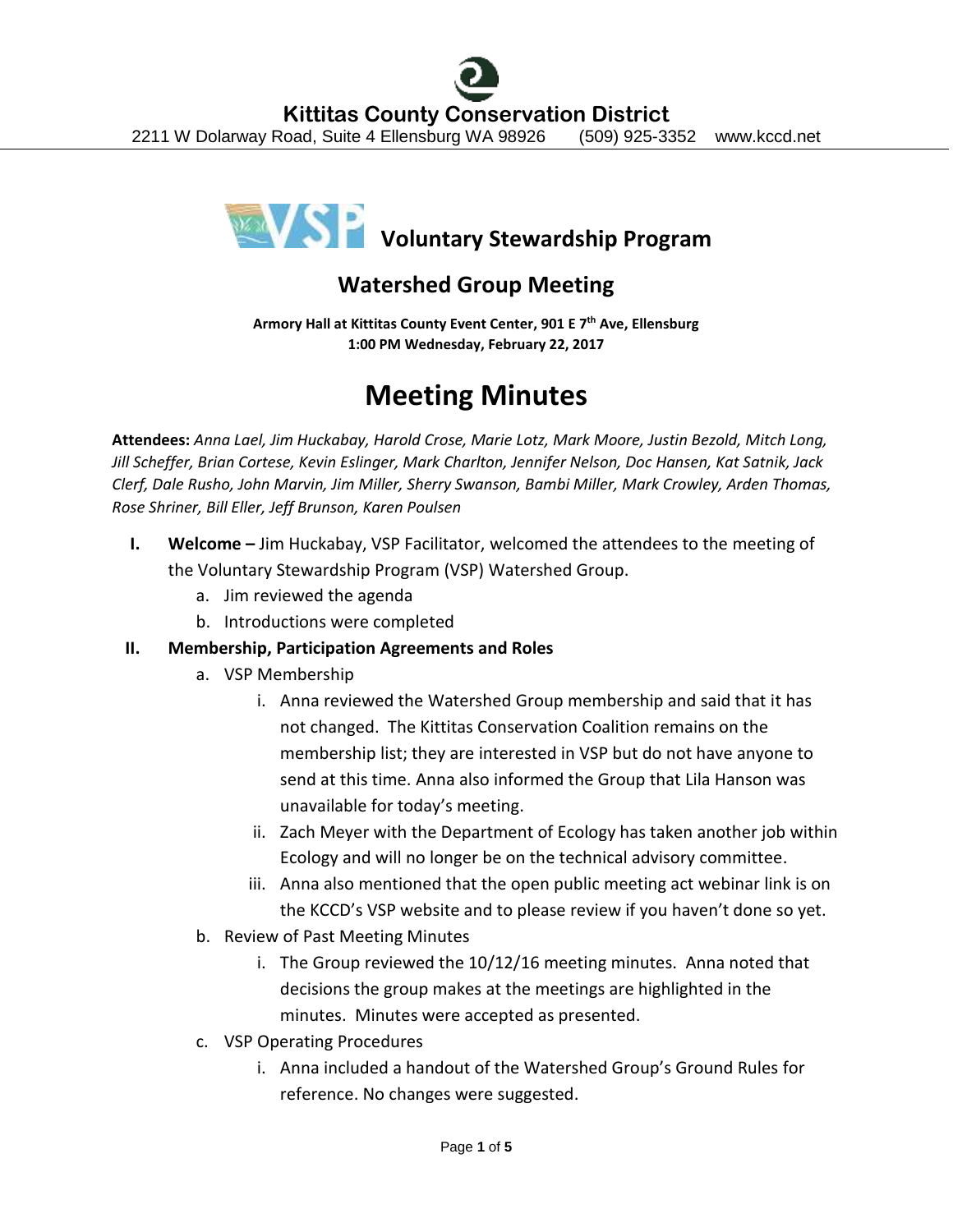# d. Outreach Update

i. The KCCD VSP website continues to be updated with information. Anna attended and presented information to the Kittitas Timothy Grower's at their annual meeting last week. KCCD's first electronic newsletter was also sent out on February 9<sup>th</sup>.

# **III. Update on the Status of Watershed Plans and Planning efforts across the State**

- a. The meeting's power point presentation listed links to other Counties' plan presentation or informal review. All the links are on the Conservation Commission Website.
- b. Anna has received feedback to take our time and don't rush the planning process. There are several Counties working to submit their plan this June, prior to the end of the State Biennium.

# **IV. VSP Tools and Data**

- a. The KCCD contracted with Grant County Conservation District to obtain NRCS data and information on NRCS funded practices installed in Kittitas County since July 2011. Harold Crose, who worked for NRCS for more than 30 years, 13 of those years in Kittitas Valley, now works for Grant County Conservation District and is their VSP lead; he still has his NRCS credentials and is able to pull data on NRCS funded practices installed for Counties. He is currently helping 10 Counties with their VSP process. Marie Lotz was introduced as the District Manager with the Grant County Conservation District.
- b. Harold began his presentation with background on Grant County agriculture and the VSP process they have taken. Grant County plans to submit their plan this June; they feel they have a solid plan and are ready to implement their plan. Harold stressed the importance of having a plan that can be implemented. The VSP process is "voluntary" until no one volunteers. Grant County used 2015 ag census mapping, the NRCS Rapid Watershed Assessment and generated NRCS practice code data implemented in Grant County since 2011 as the foundation for their plan. They are also creating a "Critical Area Checklist" for use on farm site visits during the implementation process. Grant County has conducted 20 meetings, reaching an estimated 700 produces.

Bambi Miller asked what the general response has been to VSP in Grant County. Harold stated their first response is one of caution, but quickly changes to relief. Doc asked if the Conservation District's assessments of critical areas is approved by their County Planning official. Harold said yes and it is State approved.

c. Harold began reviewing the data he put together on Kittitas County. He began reviewing the Conservation Practice Physical Effects (CPPE) spreadsheet. CPPE is a national tool used to generate NRCS practices to treat resource concerns on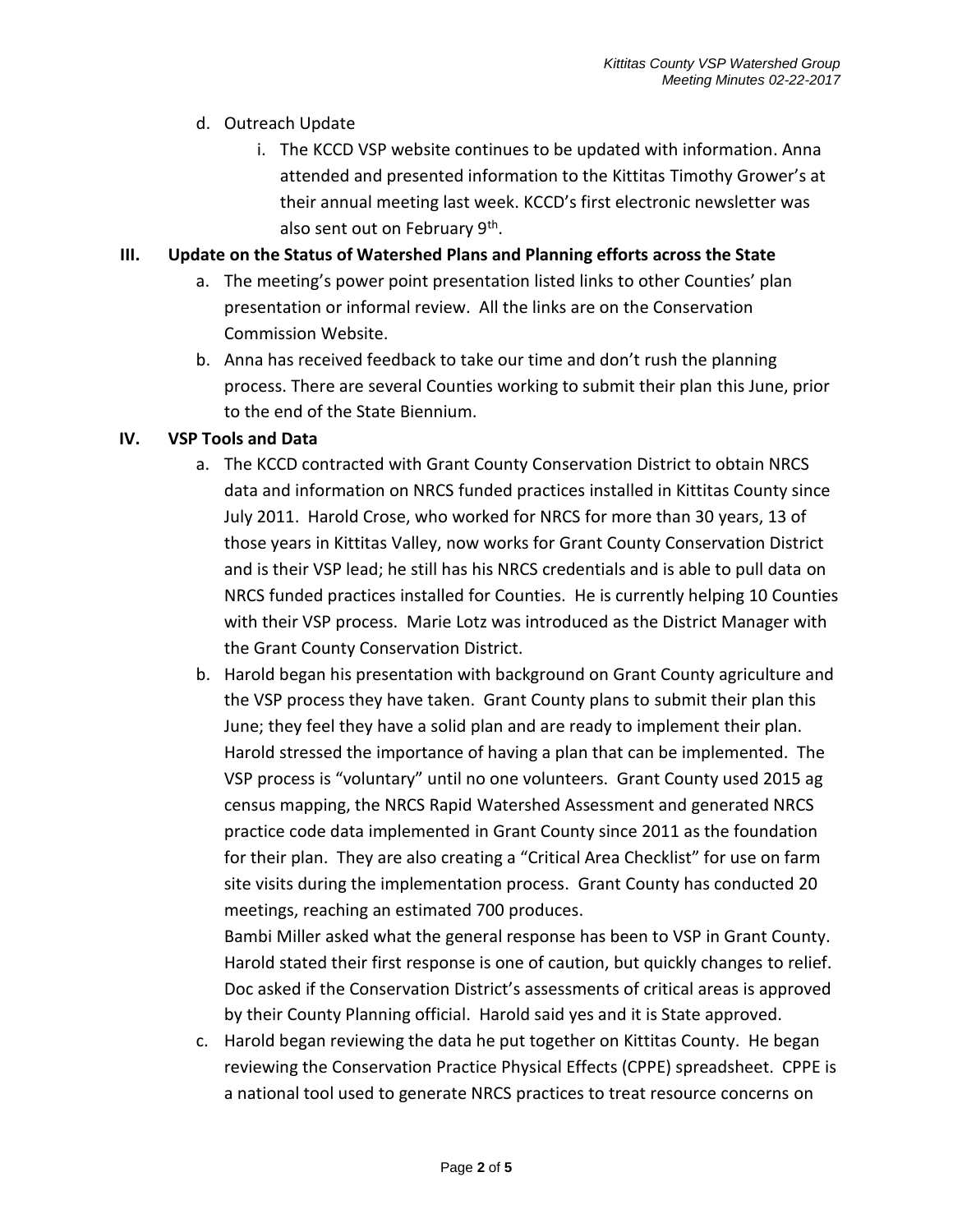farm. Harold stressed that the tool is technically accurate and uses the best available science.

Next Harold reviewed the NRCS practice codes implemented in Kittitas County since July 2011. This list captures practices installed using NRCS funds. Harold called this list, "our good deeds" and give us our baseline information for our plan.

Karen Poulsen asked how we account for practices implemented not through government programs. Harold shared that only 10% of the farmers in Grant County use government programs and that the Conservation District will work with producers to capture their work.

Jack Clerf asked how practices on your own farm can be documented. Harold said that if a Technical Service Provider (TSP) can stamp that the resource concerns are being treated, then you are ok. Your farm plan, through a TSP, protects producers from critical area regulation.

Kevin Eslinger asked if the watershed plan should document irrigation district work. Harold stated that irrigation districts are exempt in the law, but still thinks it is important to capture the work that is being done by districts.

Mark Charlton asked Harold how he thought Kittitas was doing in regards to addressing resource concerns. Harold said Kittitas is the poster child of what should be done in the State.

Another member asked when establishing goals in the watershed plan, what's enough? Harold stressed the importance of making realistic, achievable goals. Brian Cortese asked who completes the voluntary assessments. Harold stated, at this point, it will depend on State funding for implementation of VSP. Kevin asked what if funding isn't approved. The County will still be responsible to protect Critical Areas.

Arden asked how Grant County prioritized their work plan. Harold shared through their identified agricultural communities and resource concern. Jen asked if there is a clear link between NRCS practices and protection of critical areas. Harold said that you pick out the practices from the list generated in the "conservation practices physical effects" sheet that best protect the critical area. Harold also stressed to the group that the job of watershed plan is to monitor practices on the ground not monitoring water quality, etc.

### **BREAK**

Questions for Harold continued after the beak.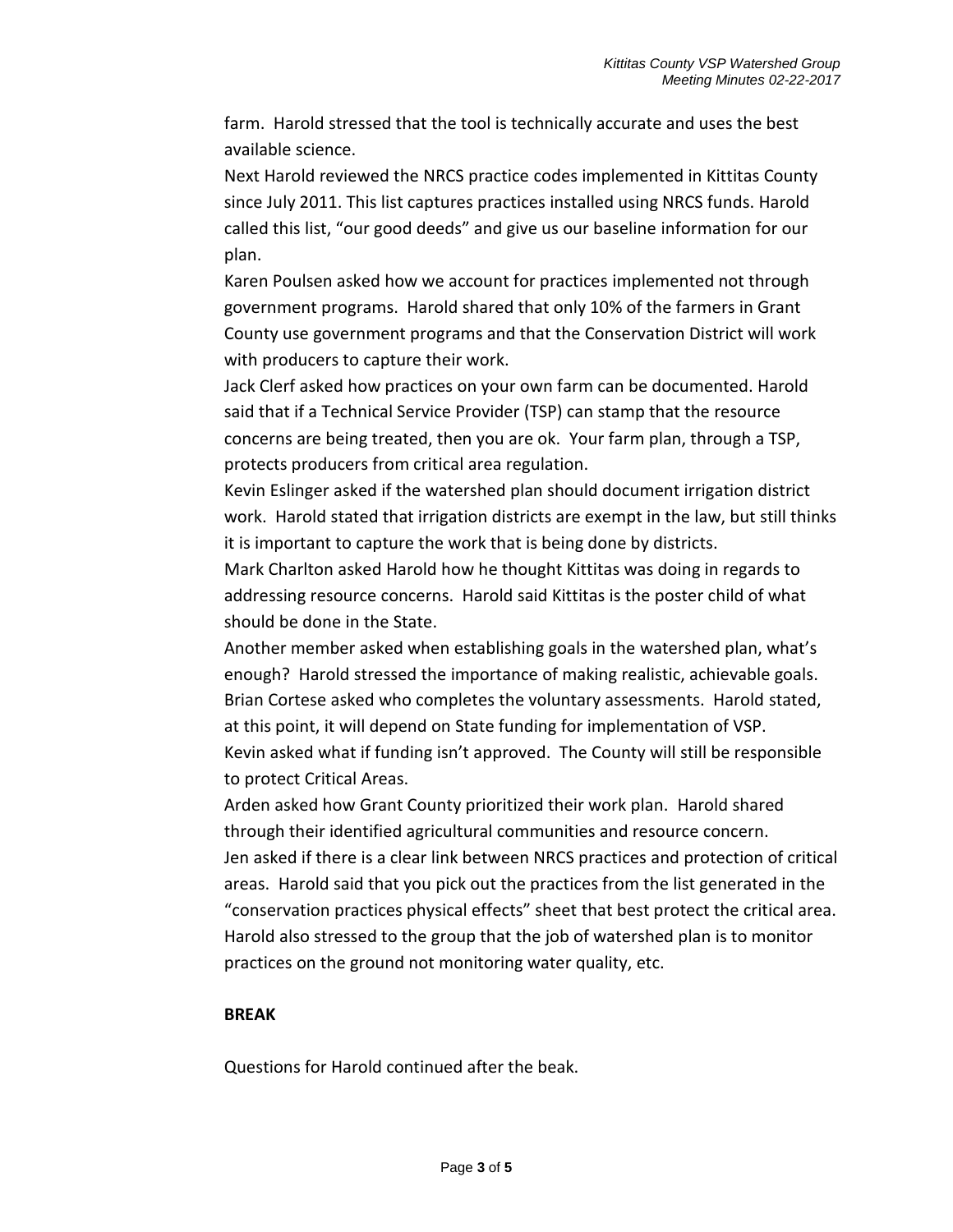Jeff Brunson asked about State and Federal lands. Harold stated that those lands are exempt from VSP. If the lands are leased by an individual and used for ag, then they can be counted as working agricultural lands.

Kat asked if a conservation group completes work on State and Federal lands can that count. Harold said no, it needs to be an individual.

John Marvin asked what other Eastern WA counties Harold is working with. Harold stated 10 other counties which will present a consistent state approach that is he believes is technically correct.

# **V. Outline of Work Plan**

- a. Anna reviewed a draft list of non NRCS funded conservation practices. The list was generated from KCCD projects implemented since July 2011. YTAHP projects need to be added to this list. And we also need to capture the work from other project partners.
- b. Anna reviewed the draft work plan outline.

Mitch asked if it makes sense to break Kittitas into communities similar to how Grant County did. He commented that it seems like it would be good for community buy in. Doc liked the idea of organizing the plan by watershed. Anna said that she plans to have two more meetings before irrigation season with the goal of running the Rapid Watershed Assessment (RWA) and to pick an example farm and run through a farm plan.

*The group directed Anna to try running the RWA for all irrigated lands.* Jack commented that he is in favor of using the Grant County approach. Jim Huckabay said that the State review committee has "bought" into the Grant County plan approach.

Mark Moore asked if this approach allows the ability to add in and customize practices specific to their County. Harold stated that their process does allow Counties to customize practices.

# **VI. Monitoring**

a. Anna mentioned the WDFW presentation on the Commission website and the example of monitoring riparian area. Do you measure the amount of vegetation overtime or measure the "fenceness" of the fence - is it still keeping cattle out after 10 years?

### **VII. Ag Viability Toolkit**

a. Anna discussed the WSDA presentation which is posted on the Commission website. Anna asked if the ag representatives were interested in working with